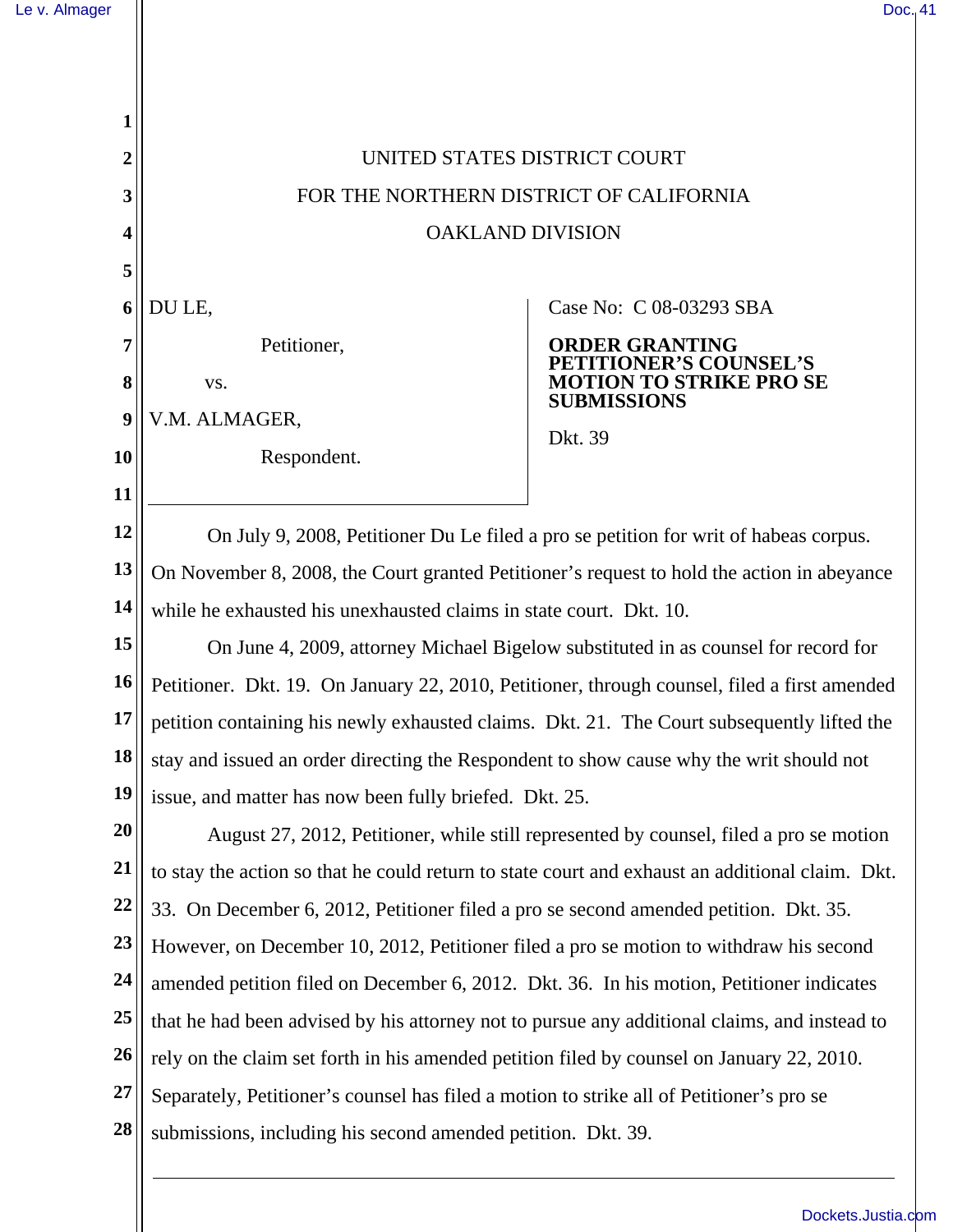| 1                       | A court need not consider pro se motions filed by a party who remains represented            |
|-------------------------|----------------------------------------------------------------------------------------------|
| $\boldsymbol{2}$        | by counsel. E.g., United States. v. El-Alamin, 574 F.3d 915, 923 (8th Cir. 2009); United     |
| $\mathbf{3}$            | States v. Hildreth, 485 F.3d 1120, 1125 (10th Cir. 2007); United States v. Vampire Nation,   |
| $\overline{\mathbf{4}}$ | 451 F.3d 189, 206 n.17 (3rd Cir. 2006); Abdullah v. United States, 240 F.3d 683, 686 (8th    |
| 5                       | Cir. 2001); Ennis v. LeFevre, 560 F.2d 1072 (2d Cir. 1977). In addition, it is apparent from |
| 6                       | Petitioner's pro se motion to withdraw that he has decided to follow the advice of his       |
| 7                       | counsel and to forego his efforts to have the second amended petition considered by the      |
| 8                       | Court. Accordingly,                                                                          |
| $\boldsymbol{9}$        | IT IS HEREBY ORDERED THAT Petitioner's counsel's motion to strike the pro se                 |
| <b>10</b>               | submissions filed by Petitioner is GRANTED. The Clerk shall strike Docket 33, 34, 35 and     |
| 11                      | 36. This Order terminates Docket 40.                                                         |
| 12                      | IT IS SO ORDERED.                                                                            |
| 13                      | Dated: January 30, 2013                                                                      |
| 14                      | RA BROWN ARM <sup>Ø</sup> ŤRONG<br><b>United States District Judge</b>                       |
| 15                      |                                                                                              |
| 16                      |                                                                                              |
| 17                      |                                                                                              |
| 18                      |                                                                                              |
| 19                      |                                                                                              |
| 20                      |                                                                                              |
| 21                      |                                                                                              |
| 22                      |                                                                                              |
| 23                      |                                                                                              |
| 24                      |                                                                                              |
| 25                      |                                                                                              |
| 26                      |                                                                                              |
| 27                      |                                                                                              |
| 28                      |                                                                                              |
|                         | $-2-$                                                                                        |
|                         |                                                                                              |